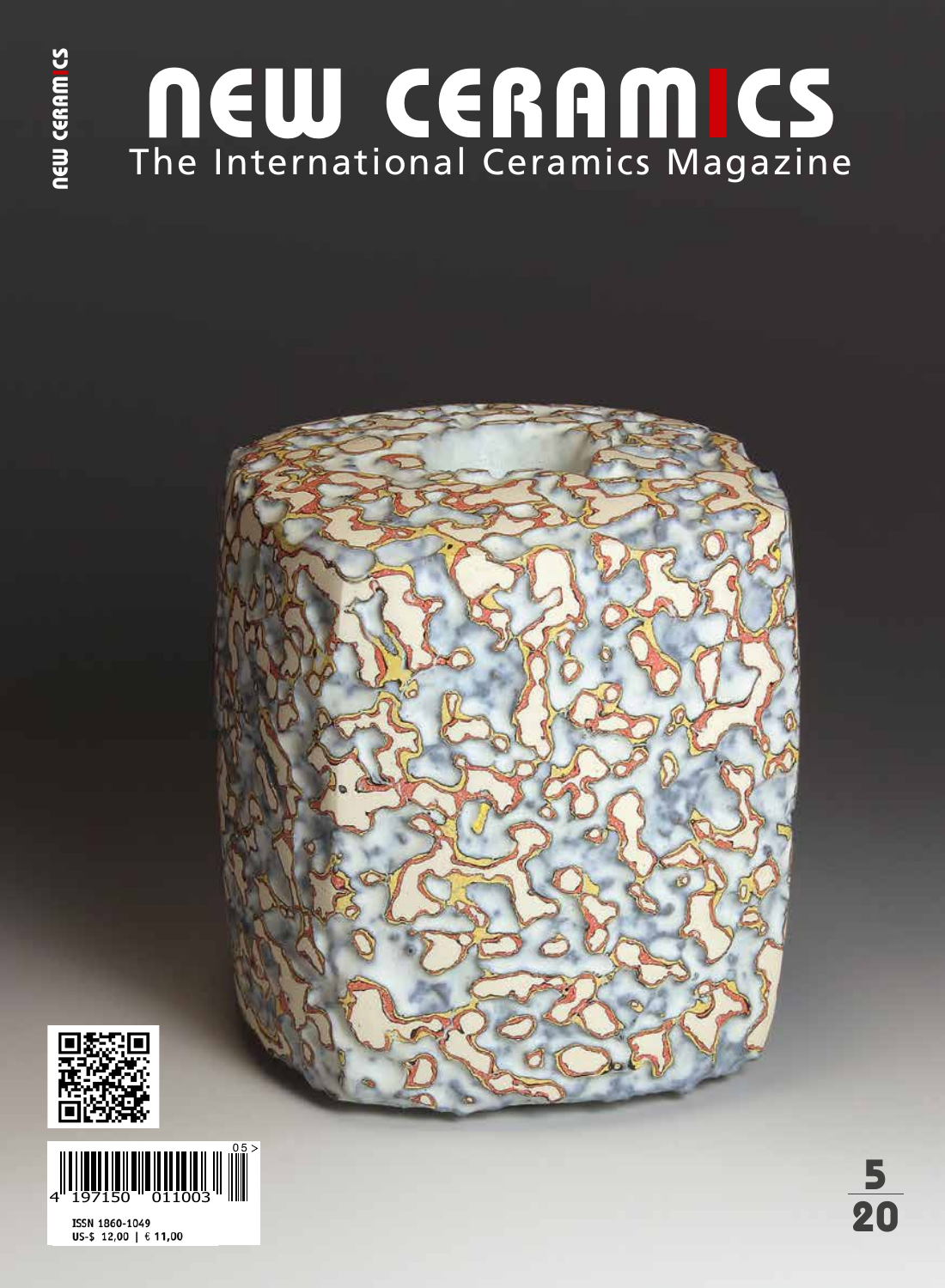# u l l a v i o t t i

G

 $\left( 5, \right)$ 

"I had found my religion: nothing seemed more important to me than a book. I saw the library as a temple."

*From The Words, the autobiography of Jean-Paul Sartre (1964)*